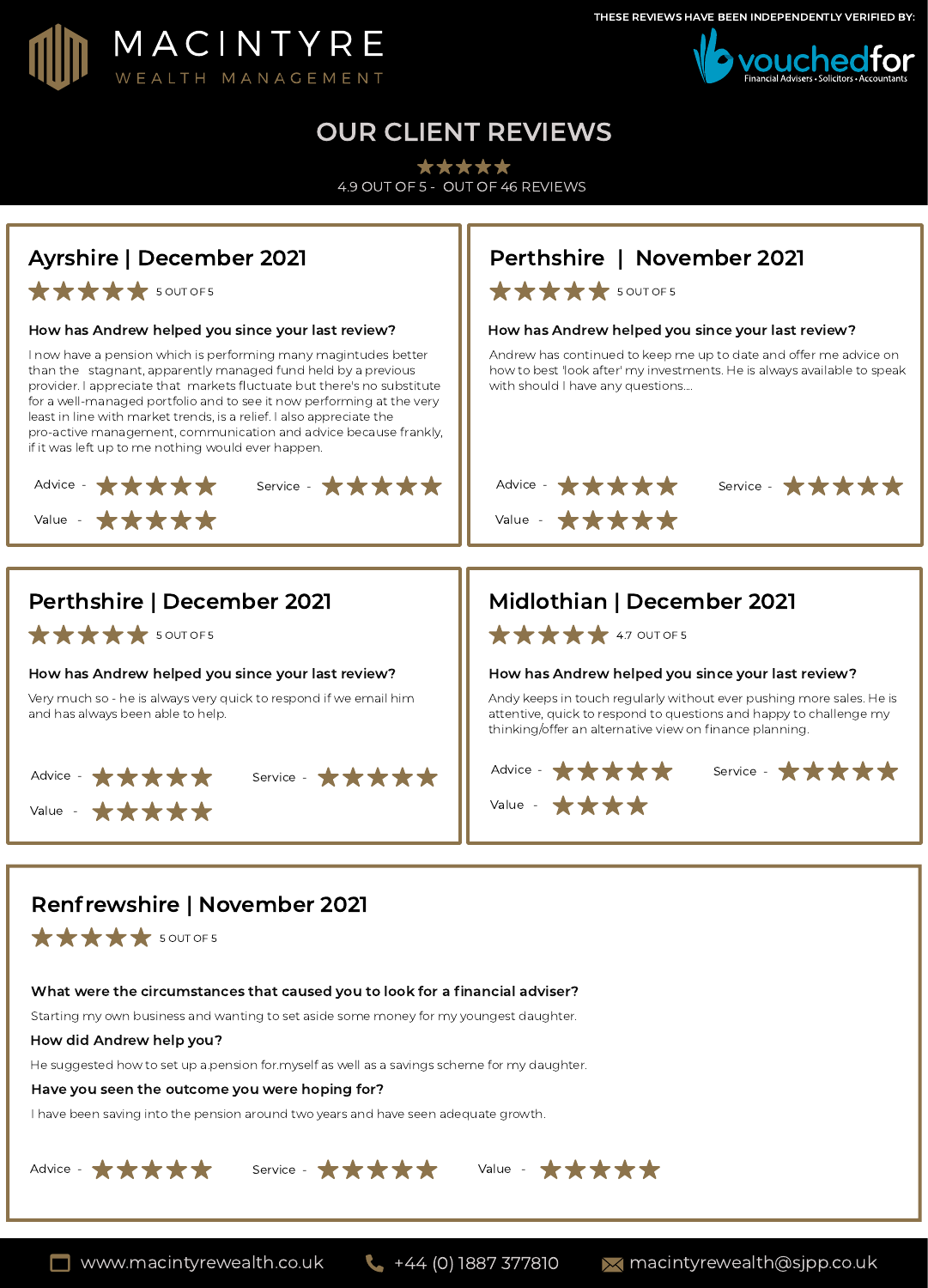**7.7.7** 4.9 OUT OF 5 - OUT OF 46 REVIEWS





### Renfrewshire | December 2021

 $\star \star \star \star$  50UT OF 5

I recently moved from permanent employment to running my own business so had a lot of questions that Andrew helped me with ease throughout my transition.

#### What were the circumstances that caused you to look for a financial adviser?





Andrew was available at any time of day to answer my questions - no matter how big or small! He really put my mind at ease and explained complex scenarios in an easy-to-digest These reviews have been independently verified. Last updated: January 2022 way making my decisions significantly easier.throughout my transition.

#### How did Andrew help you?

Absolutely! Not only am I confident that I have made the correct choices I am happy with my current situation and looking forward to the future.

#### Have you seen the outcome you were hoping for?

Absolutely nothing! During our relationship, the country has faced significant challenges and Andrew provided a personal service at all stages catering to my needs - posting out documents, etc. They could not have done more to accommodate me during the challenging years we've recently faced.

#### What could they have done better?

#### Perthshire | December 2021



I wish to try and retire early from my workplace, but due to rule changes , to do so incurs penalties on sums given by my employer, so I wished to enquire what strategies I could use to counter that by forward planning

#### What were the circumstances that caused you to look for a financial adviser?











www.macintyrewealth.co.uk  $\leftarrow$  +44 (0) 1887 377810 Macintyrewealth@sjpp.co.uk

He went through careful points explaining what was, and not feasible in my personal circumstances financially that I could in a practical way peruse in the next 5-10 years to make my position stronger, but also spending time too carefully explaining in it's fullness Risk.

#### How did Andrew help you?

Not enough time has elapsed to answer that

#### Have you seen the outcome you were hoping for?

I don't believe so , although I've not personally used this type of service before Mr Andrew Macintyre was very clear, helpful and understanding of my personal situation, moreover through the several appointments I've had , not Andrew Macintyre, but all of his staff have been very friendly towards me.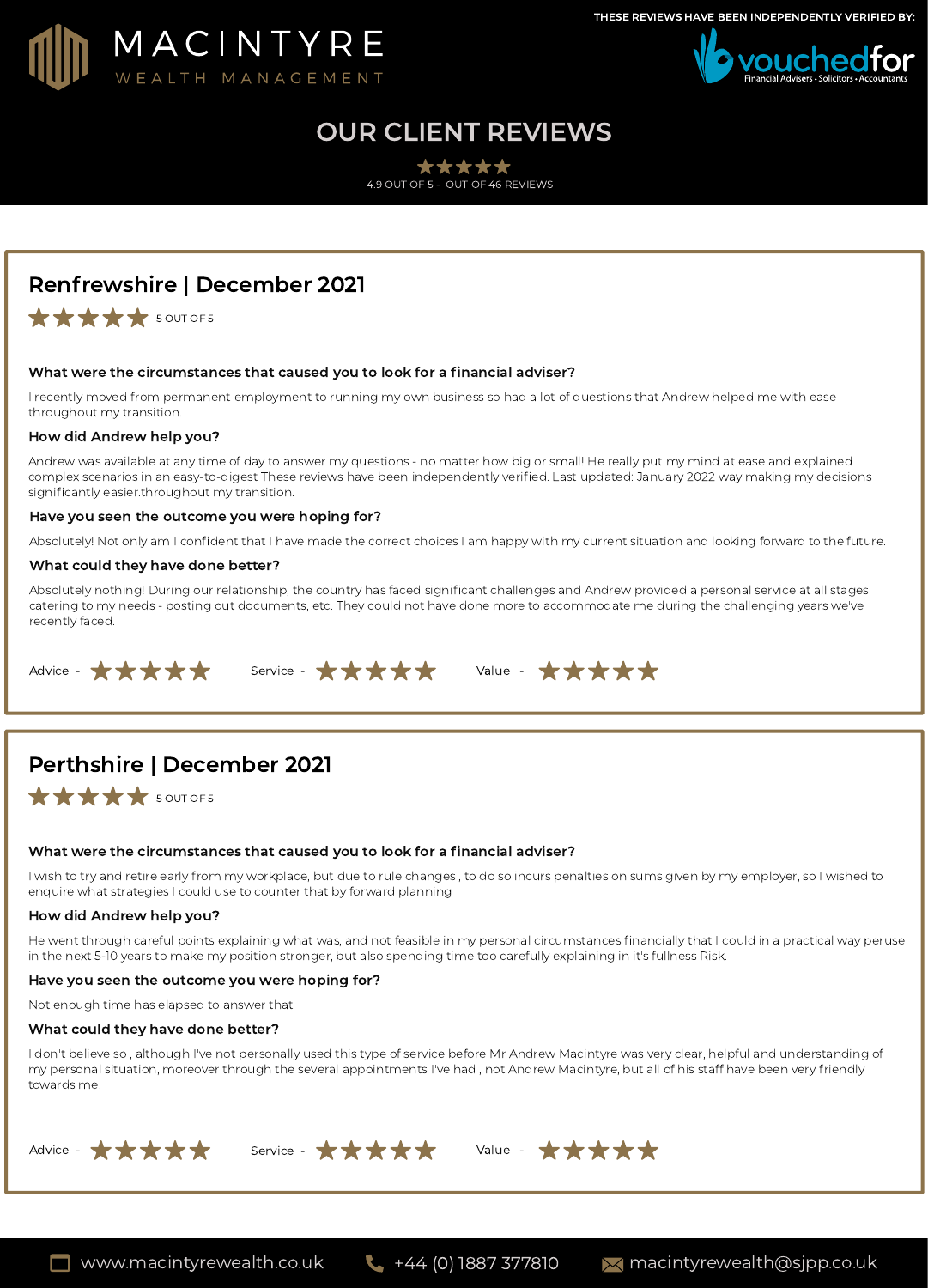5.7 4.9 OUT OF 5 - OUT OF 46 REVIEWS





### Inverness-shire | April 2018

 $\star \star \star \star$  50UT OF 5

We needed someone to look after our savings.

#### What were the circumstances that caused you to look for a financial adviser?

Advice - Service - Value - ★ ★ ★ ★ ★





# East Lothian | November 2019

 $\star\star\star\star$  4.7 OUT OF 5

Left money from late husband and needed to invest.

#### What were the circumstances that caused you to look for a financial adviser?

Andrew recommended various options and proceeded with investing the monies for me.

#### How did Andrew help you?

Yes

#### Don't know What could they have done better?

#### Have you seen the outcome you were hoping for?

By directing our savings to a safe and low risk policies.

#### How did Andrew help you?

Yes.

#### Have you seen the outcome you were hoping for?

Andrew has help me increase my portfolio so I am more than happy with the service he has provided

#### What could they have done better?

# Stirlingshire | April 2018

 $\star \star \star \star$  5 OUT OF 5

I was considering transferring my pension from a defined benefits scheme to a personal pension.

#### What were the circumstances that caused you to look for a financial adviser?

My husband and I have been with the firm for a number of years and with Andrew we know we are in safe hands and have seen our investments grow substantially. We know we are on track to retire when we would like to thanks to the excellent advice and care over the years.

#### How did Andrew help you?

Absolutely better than expected.

#### Have you seen the outcome you were hoping for?

Everything has been perfect

#### What could they have done better?

# Clackmannanshire | April 2018

 $\star \star \star \star$  5 OUT OF 5

I required professional help in finding the right annuity to suit my needs in my retirement.

#### What were the circumstances that caused you to look for a financial adviser?



Value - ★ ★ ★ ★ ★

Advice - \* \* \* \* \* \* \* Eervice - \* \* \* \* \* \*





www.macintyrewealth.co.uk  $\leftarrow$  +44 (0) 1887 377810 Macintyrewealth@sjpp.co.uk

Value -

By assessing my financial requirements and sort out a suitable package to suit my needs.

#### How did Andrew help you?

Yes.

### Have you seen the outcome you were hoping for?

I am fully satisfied with the package Mr Macintyre put together for me and would have no hesitation in contacting him in the future for professional advice on any of my financial requirements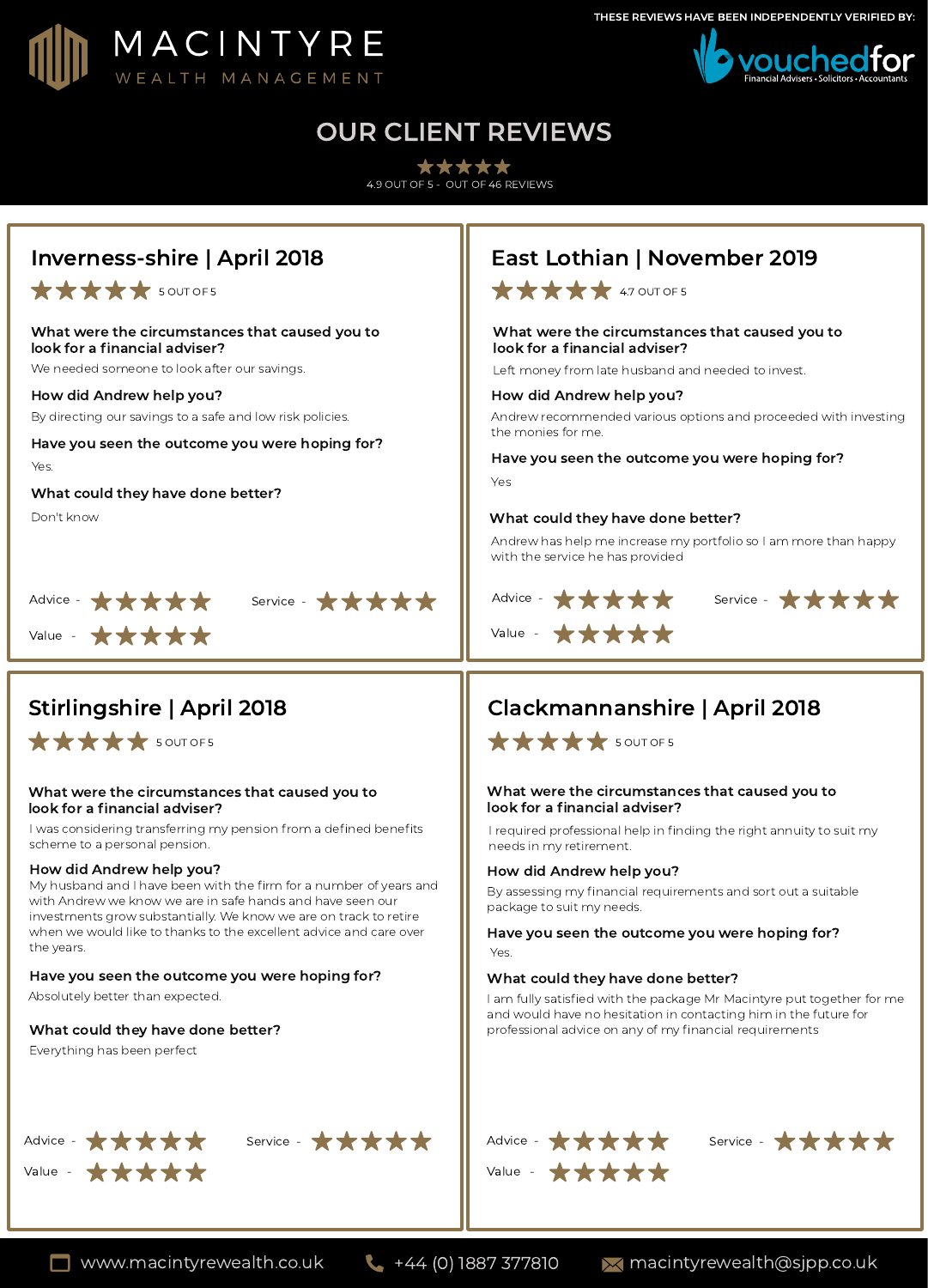4.9 OUT OF 5 - OUT OF 46 REVIEWS





### Perthshire | December 2020



Not happy with my previous financial adviser, I felt that I needed to look for someone else. It became clear from the outset that I had made the right decision to meet with Andy and for the first time felt that my long term personal financial aims were in the right hands. Andy is down to earth, approachable and very knowledgeable. He listened to what I had to say and gave clear, concise and easy to understand financial advice. For the first time, I feel confident with my financial position and where it's going in the future.

#### What were the circumstances that caused you to look for a financial adviser?









www.macintyrewealth.co.uk  $\leftarrow$  +44 (0) 1887 377810 Macintyrewealth@sjpp.co.uk

Andy looked at my present financial position and prepared various possibilities for me, not just for the present, but for the future as well.

#### How did Andrew help you?

Most definitely, although it's early days I have been very happy with the results so far.

#### Have you seen the outcome you were hoping for?

I don't think that there's anything he could have done better. Very impressed.

#### What could they have done better?

### Perthshire | December 2020

 $\star \star \star \star$  50UT OF 5

The one before was dreadful

What were the circumstances that caused you to look for a financial adviser?

Honest and trustworthy unlike a lot of advisors

How did Andrew help you?

Yes growth

Have you seen the outcome you were hoping for?





His singing is appalling

What could they have done better?

### Ayrshire | April 2018

 $\star \star \star \sim$  5 OUT OF 5

Preparation for retirement several years before we did.

#### What were the circumstances that caused you to look for a financial adviser?



With careful advice and then putting our decisions is out our limited finances I n place with relevant agencies.

#### How did Andrew help you?

So far, yes.

#### Have you seen the outcome you were hoping for?

Nothing. He was friendly, kind and understanding of our circumstances.

Value -  $\star \star \star \star$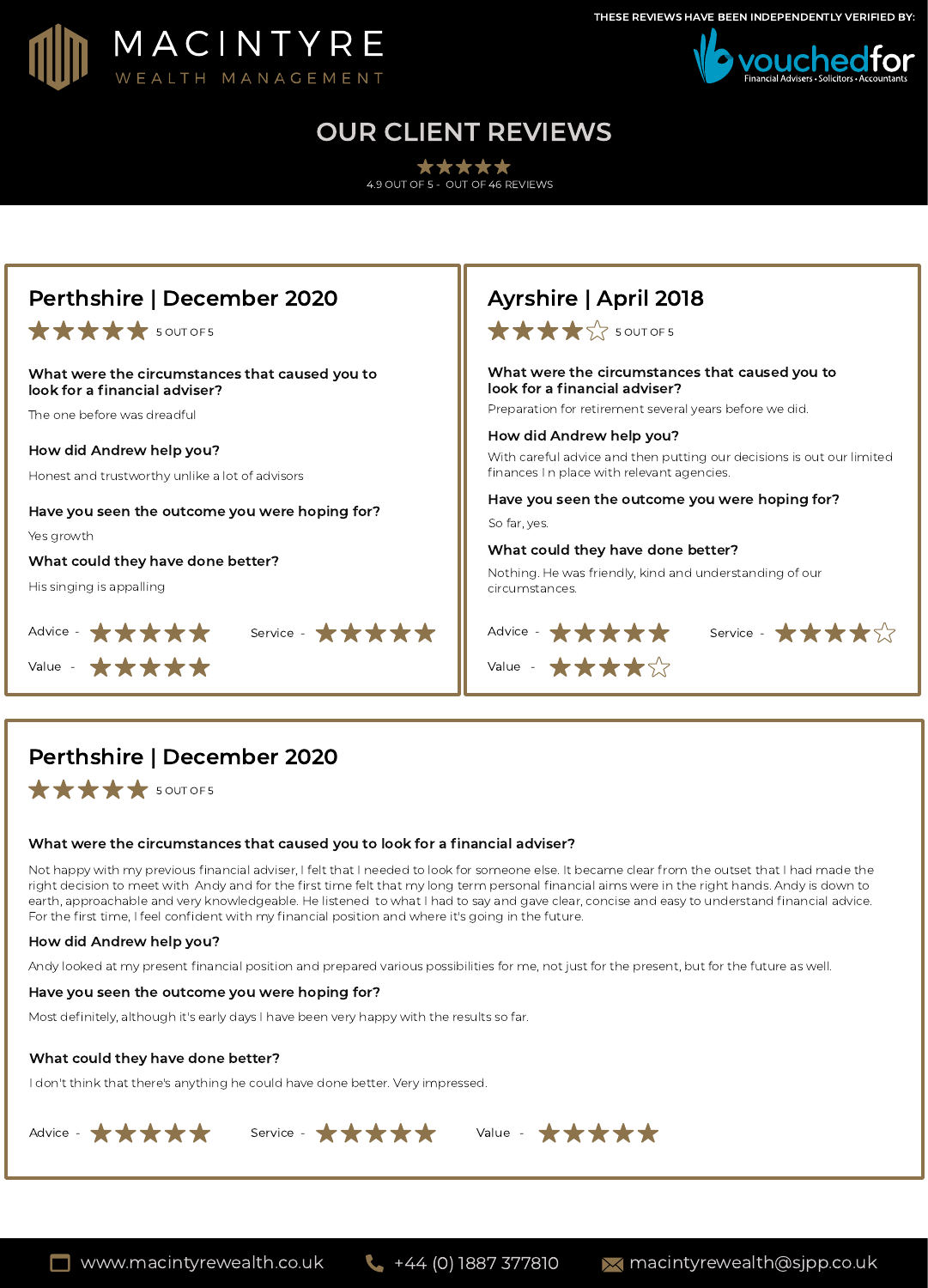**5.3.3** 4.9 OUT OF 5 - OUT OF 46 REVIEWS





### Dunbartonshire | December 2020

### $\star \star \star \star$  50UT OF 5

Andrew was recommended to me via a mutual connection. To be honest I have had poor experiences with 2 IFAs previously (from a different company) and was cautious about moving forward with anyone. However after my first meeting with Andrew and his comms style, approach, knowledge and complete focus on results for my situation..it was clear that I hadnt fully had the benefit of a good IFA up to this point.

#### What were the circumstances that caused you to look for a financial adviser?











www.macintyrewealth.co.uk  $\leftarrow$  +44 (0) 1887 377810 macintyrewealth@sjpp.co.uk

Andrew was quickly able to assess my financial situation and prepare a range of options and products for me. As my financial situation changes he will by my go-to for advice and support.

#### How did Andrew help you?

Yes. And more! Still reasonably early days but very positive results.

#### Have you seen the outcome you were hoping for?

Nothing! Maybe improve his style of ties! :)

#### What could they have done better?

### Perthshire | March 2020

 $\star \star \star \star$  50UT OF 5

I needed guided in terms of the best way to look after monies/shares I had inherited.

#### What were the circumstances that caused you to look for a financial adviser?

Andrew listened to my situation carefully and more importantly showed complete understanding whilst I explained that my inheritance meant so much to me in respect of investing it wisely.

#### How did Andrew help you?

Early days for me as I have only recently taken advice (in the last couple of months!)

#### Have you seen the outcome you were hoping for?



### Lanarkshire | February 2020

 $\star \star \star \star$  50UT OF 5

to set up a directors private pension

#### What were the circumstances that caused you to look for a financial adviser?

he set up the pension and advised me of other savings options How did Andrew help you?

Yes Have you seen the outcome you were hoping for?



Cant think of anything... Andrew and his wife have been very available and are very focused on offering a service which is person centered.

#### What could they have done better?

no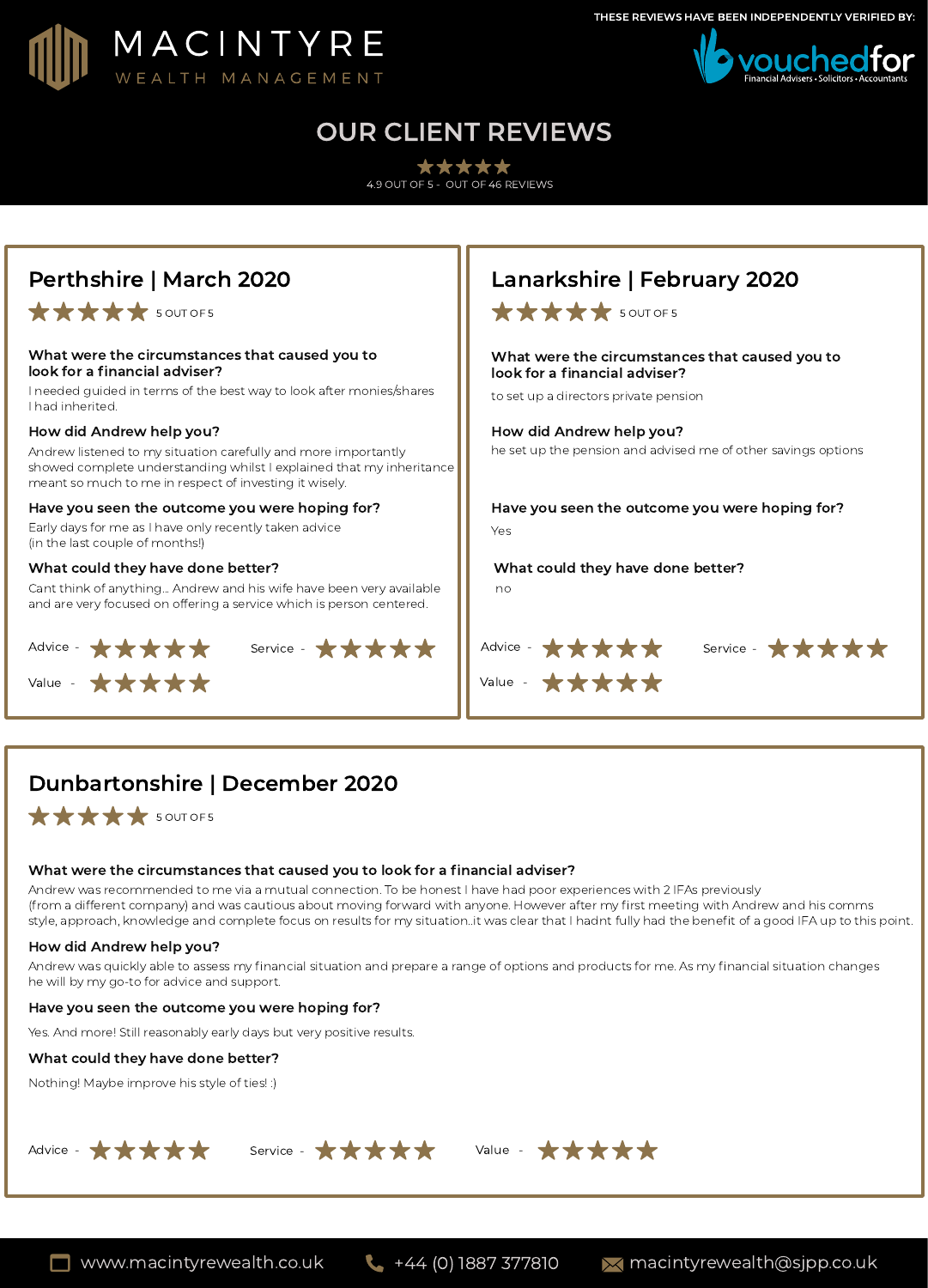I've worked with Andrew for many years in his previous role and now in his position at St James Place.

# OUR CLIENT REVIEWS

4.9 OUT OF 5 - OUT OF 46 REVIEWS





### Midlothian | November 2019

### $\star \star \star \star$  5 OUT OF 5

#### What were the circumstances that caused you to look for a financial adviser?







www.macintyrewealth.co.uk  $\leftarrow$  +44 (0) 1887 377810  $\rightarrow$  macintyrewealth@sjpp.co.uk

Yes, the returns on the investments have been encouraging and I'm much more comfortable with the level of control I have over my pension. Service and communication levels are also first class.

He helped me understand my longer-term financial position and how to balance my pension portfolio, appropriate to my risk profile. He also assisted me in consolidating my pensions all in one place and I now have much clearer and fully up to date access to the value of my pension pot.

#### How did Andrew help you?

#### Have you seen the outcome you were hoping for?

Can't think of anything so far



#### What could they have done better?

### West Lothian | November 2019

 $\star \star \star \star$  50UT OF 5

becoming a director and shareholder of a company I required professional financial advice

#### What were the circumstances that caused you to look for a financial adviser?

Andrew directed me in what he felt would be most beneficial for me

### How did Andrew help you?

#### yes Have you seen the outcome you were hoping for?



### Lanarkshire | December 2021

 $\star \star \star \star$  50UT OF 5

Wanted advice on what to do with my private pension

#### What were the circumstances that caused you to look for a financial adviser?

Explained options in simple terms. Arranged Chrystalisation and lump sum.

#### How did Andrew help you?

Yes

Advice -  $\bigstar \bigstar \bigstar \bigstar \bigstar$  Service -  $\bigstar \bigstar \bigstar \bigstar$ Value - ★ ★ ★ ★ ★



#### Have you seen the outcome you were hoping for?

n/a

Value -  $\frac{1}{2}$   $\frac{1}{2}$   $\frac{1}{2}$   $\frac{1}{2}$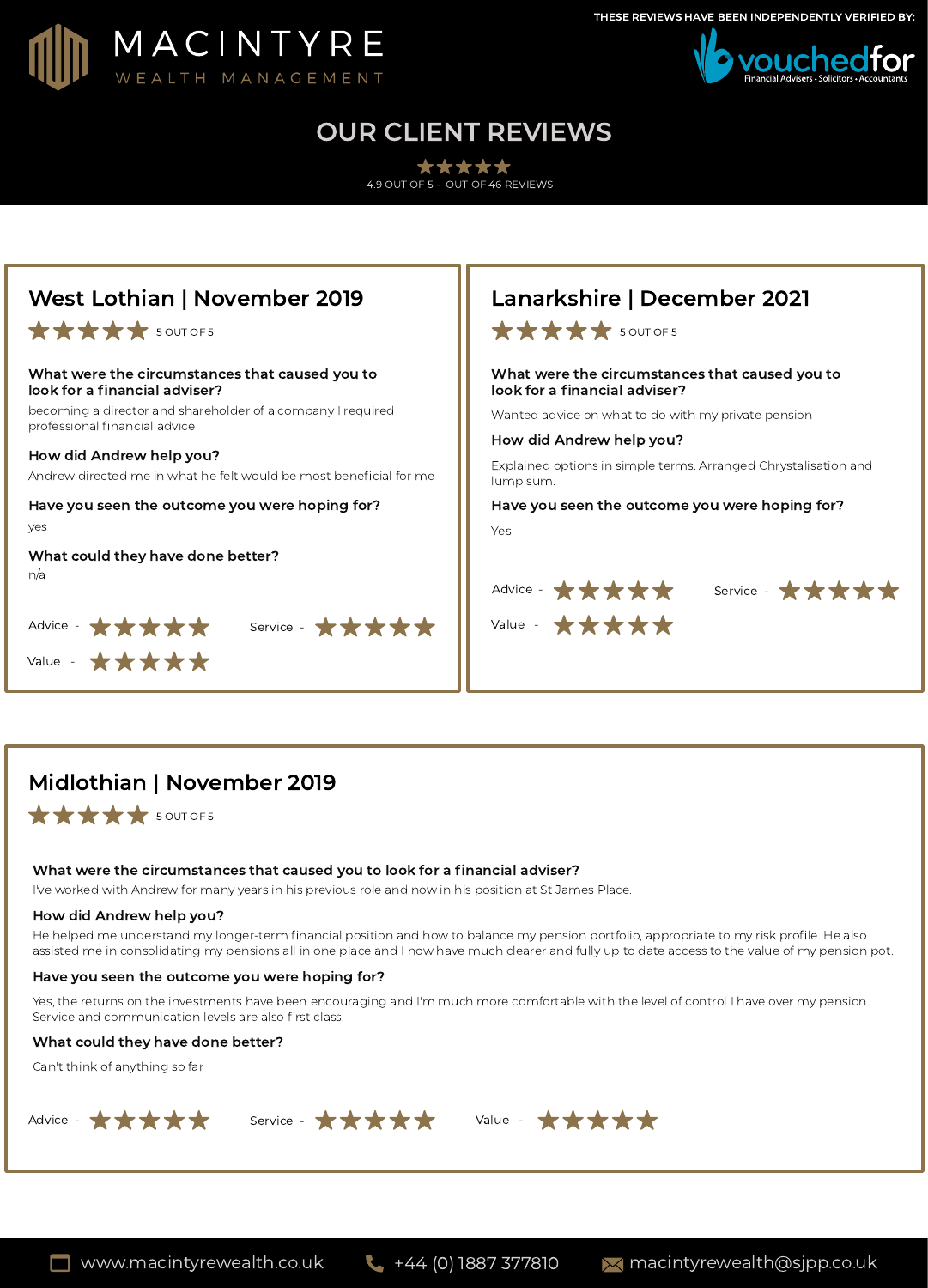**7. 3. 3** 4.9 OUT OF 5 - OUT OF 46 REVIEWS





### Renfrewshire | November 2019



I needed someone I could trust with a great deal of expertise on the subject of pensions.

#### What were the circumstances that caused you to look for a financial adviser?









www.macintyrewealth.co.uk  $\leftarrow$  +44 (0) 1887 377810 M macintyrewealth@sjpp.co.uk

I was impressed by the quality of service and the time scales at which Andy was able to deal with my initial fact-find and then identify the best solution. It took a lot of the stress away.

#### How did Andrew help you?

I was delighted with the outcome. Andy dealt my questions and was able to find a solution immediately for me. More importantly he took the stress out of the situation because of the quick turnaround .

#### Have you seen the outcome you were hoping for?

I don't think Andy could have done anything differently. His desire to help his clients is first class and I can't fault any of the different stages of the advice process. I would recommend Andy to friends, family or colleagues.



#### What could they have done better?

### Perthshire | November 2019

 $\star \star \star \star$  sources

I was needing a financial advisor to help me with my pension as a direct result from a divorce.

#### What were the circumstances that caused you to look for a financial adviser?





### Lanarkshire | November 2019

 $\star \star \star \star$  50UT OF 5

Pensions advice

#### What were the circumstances that caused you to look for a financial adviser?

Listened to my issues, reviewed my current arrangements, provided calculations and advice

#### How did Andrew help you?

Yes



Value - ★ ★ ★ ★ ★

#### Have you seen the outcome you were hoping for?



Andrew was absolutely marvellous. Completely took on board what I was needing; did not use jargon and helped me in a difficult situation, extremely smoothly and with very little fuss. Thank you Andrew.

#### How did Andrew help you?

Andrew was absolutely marvellous. Completely took on board what I was needing; did not use jargon and helped me in a difficult situation, extremely smoothly and with very little fuss. Thank you Andrew.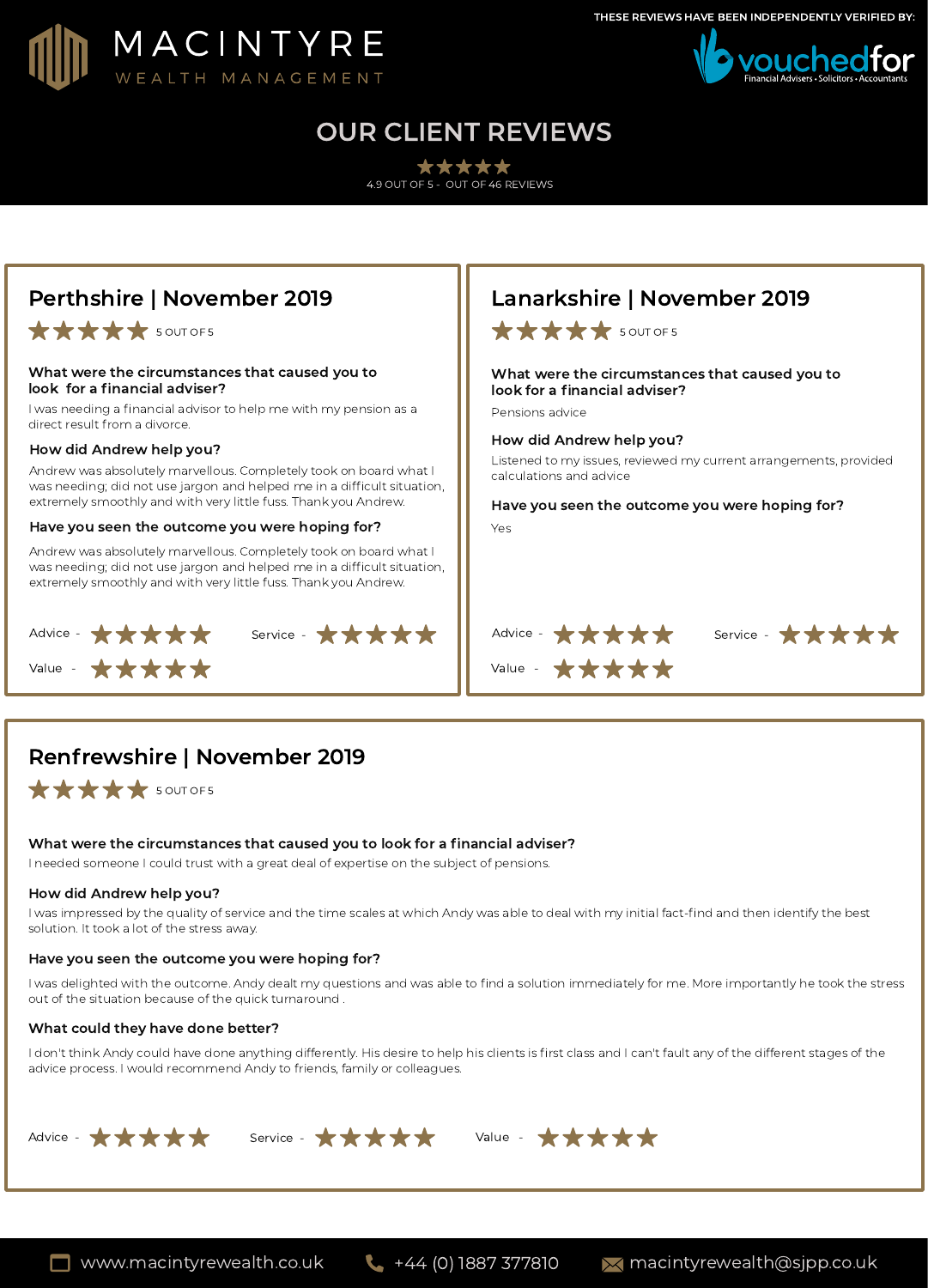$\overline{1}$ 4.9 OUT OF 5 - OUT OF 46 REVIEWS

### Ayrshire | November 2019  $\star \star \star \star$  50UT OF 5





Poorly performing pensions across a number of different providers.

#### What were the circumstances that caused you to look for a financial adviser?









I admittedly don't know enough as I should about investment planning and pensions, but I knew enough to know that my existing pensions weren't performing as well as should be expected. These are pensions I've either had with previous employers or private pensions which I have chosen myself in the past. Andrew helped me to identify that their performance was in fact poor and produced a plan which would consolidate my various pensions in a way

that I understood and where I could clearly see the benefit of doing so.

#### How did Andrew help you?

Financially, not yet since insufficient time has passed to show a historic comparison of before/after. If peace of mind can be a measurable outcome, then yes I have.

#### Have you seen the outcome you were hoping for?

Quite honestly, nothing. If my two aims were to address my concerns about poorly performing pensions and to understand my options and eventual choices, they have both been met.



#### What could they have done better?

### Perthshire | November 2019

 $\star \star \star \star$  50UT OF 5

I was looking for assistance in analysing my current pension investments, with a view to determining if early retirement was possible at a level of income defined by myself.

#### What were the circumstances that caused you to look for a financial adviser?





 $\star\star\star\star$  4.7 OUT OF 5

I was looking to place all my varied investments, pensions etc under better control and in the one place. Alongside that my goal at this stage was good capital growth with real tax efficineces in mind and feel comfortable that I had an IFA that could help advise me when I needed to switch from capital growth to income delivery.

#### What were the circumstances that caused you to look for a financial adviser?

As per above I've ensured I've been able to benefit from all or most of the tax efficient saving options out there for ISA's pension contributions etc whilst ensuring my portfolio was still steered towards sound investments offering the prospect of above the norm capital growth.

#### How did Andrew help you?

So far I've seen very decent growth on my ISA portfolio and all the other funds and investments are moving nicely. That is helped by past posive stock market growth and setting a slightly above mid-range appetitie for risk on my portfolio.

#### Have you seen the outcome you were hoping for?





Andrew analysed my current savings and pensions position and confirmed that my goals could be achieved, and that on-going wealth management could assist in the long term sustained retirement income within the normal risks associated with the markets.

#### How did Andrew help you?

The plan is in the process of being executed. It is too early to confirm that the outcome has met the projected plan, however with Andrew's advise I have confidence that the goals will be met.

#### Have you seen the outcome you were hoping for?

It is difficult to identify an area for improvement. Meetings have been organised when asked for, and have been productive. All questions have been answered, and the explanations have been straightforward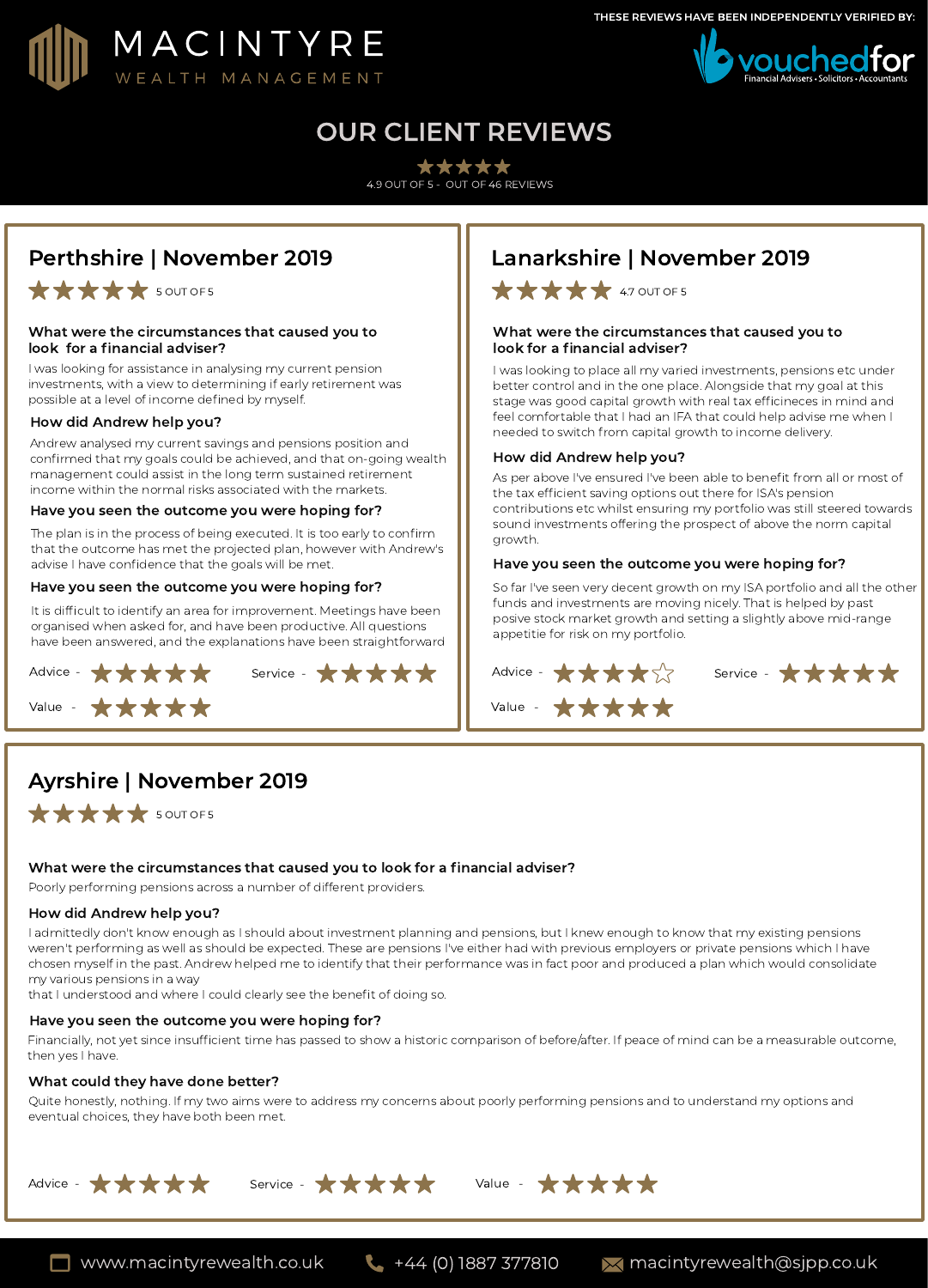$\overline{1}$ 4.9 OUT OF 5 - OUT OF 46 REVIEWS







# Ayrshire | November 2019

 $\star \star \star \star$  sources

We had sold our home and holiday cottage and are currently renting a house connected to a gallery which suits our needs. But we wanted to make our money work for us rather than sitting in the bank and to give us an income to help us continue living where we are now.

#### What were the circumstances that caused you to look for a financial adviser?









He advised us over several months on the best way to go and also looked into the pensions Dave Hunt had and how these could be best utilised and advised us on ISAs.

Advice - Service - Value - ★★★★★

#### How did Andrew help you?

Advice - Service - Value - \*\*\*\*\*



We now have the money invested - so looking forward to it producing results - appreciating that things can go up as well as down.

#### Have you seen the outcome you were hoping for?

I don't think there is anything he could have done better. He went out of his way to visit us and to be available if we had questions. He was extremely helpful.

#### What could they have done better?

### Perthshire | November 2019

 $\star \star \star \star$  5 OUT OF 5

Consolidation of a number of saving/investments and review of pension planning future needs.

#### What were the circumstances that caused you to look for a financial adviser?

### East Lothian | November 2019



Pension

#### What were the circumstances that caused you to look for a financial adviser?

Pension, ISA, taxation advice How did Andrew help you?

Yes

#### Have you seen the outcome you were hoping for?

Reviewed existing arrangements and advised that some were performing as markets and advised leaving in place rather than paying change fees. Provided investment advice and service for others that have outperformed my 1st year expectations.

#### How did Andrew help you?

Yes, better than we had expected in year 1.

#### Have you seen the outcome you were hoping for?

I have gained trust in Andy which speaks to his diligence, patience and honesty. I wouldn't hesitate to recommend.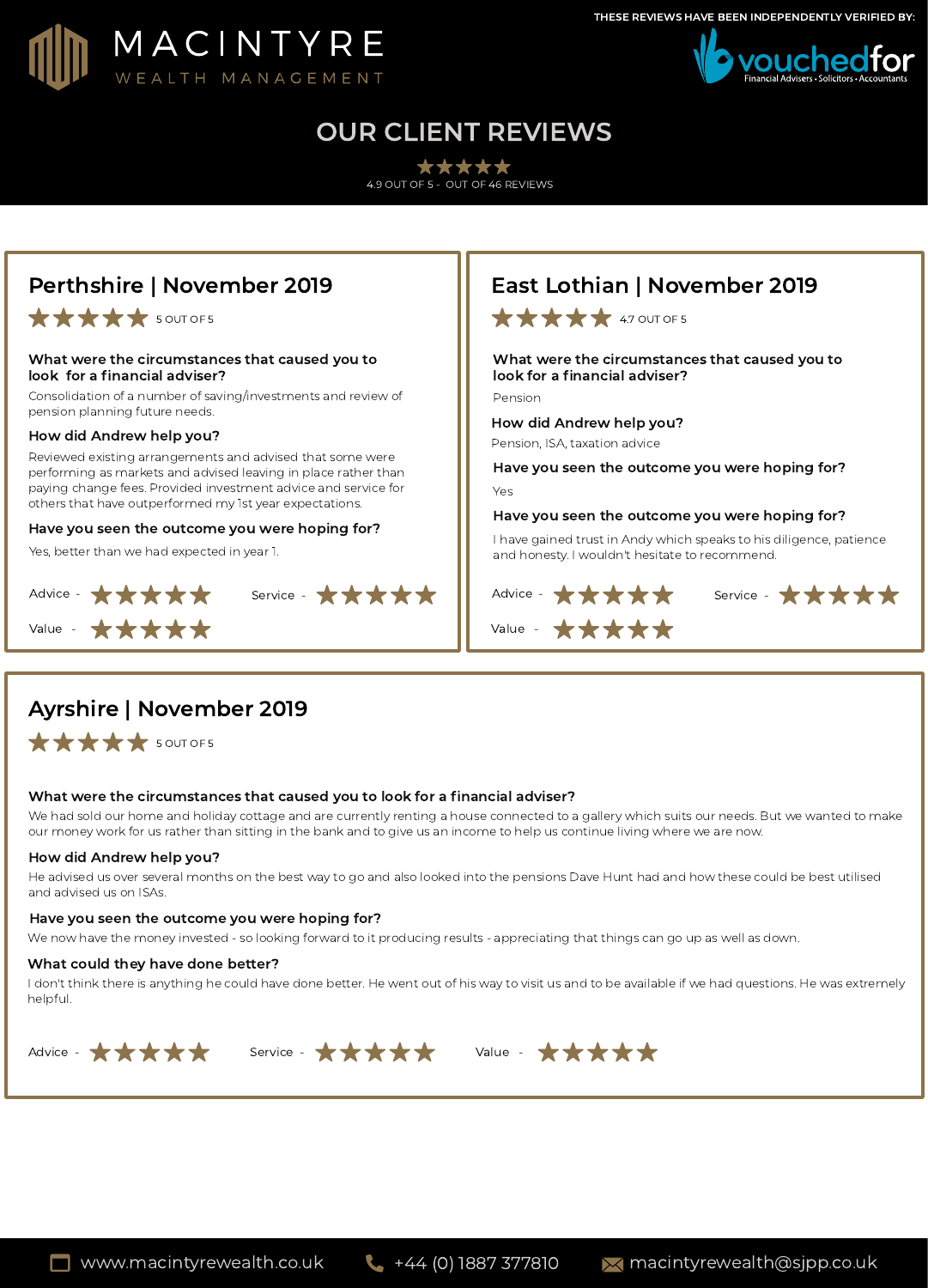**KOKOKOK** 4.9 OUT OF 5 - OUT OF 46 REVIEWS







### West Lothian | November 2019

 $\star \star \star \star$  sources

The previous advisor was to be blunt useless ,

#### What were the circumstances that caused you to look for a financial adviser?

Advice - Service - Value - ★ ★ ★ ★ ★

### East Lothian | November 2019  $\star\star\star\star$  4.7 OUT OF 5



Sorted investments out . Put on a platform , easy to understand How did Andrew help you?

Yes

Value - **★ ★ ★ ★ ★** 

#### Have you seen the outcome you were hoping for?

### West Lothian | November 2019

 $\star \star \star \star$  sources

To make my money work harder

#### What were the circumstances that caused you to look for a financial adviser?

Pension and inheritance issues.

What were the circumstances that caused you to look for a financial adviser?

### London | April 2018  $\star\star\star\star$  4.7 OUT OF 5

Good pension advice.

How did Andrew help you?

Yes

Have you seen the outcome you were hoping for?





Provided very refreshing honest and value added advice.

#### How did Andrew help you?

Yes and long may it continue

#### Have you seen the outcome you were hoping for?

Nothing to add currently

#### What could they have done better?

# West Lothian | November 2019

 $\star \star \star \star$  sources

The need to make my money work for me and to provide a decent income for my retirement.

#### What were the circumstances that caused you to look for a financial adviser?

He explains things in a way that I can understand and I find his services invaluable.

#### How did Andrew help you?

### Have you seen the outcome you were hoping for?

Yes very pleased with the results.

A disinvestment.

#### What were the circumstances that caused you to look for a financial adviser?

I was advised on which equity to release.

#### How did Andrew help you?

Yes

### Have you seen the outcome you were hoping for?



Advice - ★ ★ ★ ★ ★ Service - \*\*\*\*\* Value - ★★★★★





Value -

It would be difficult to improve on an already prompt and efficient service!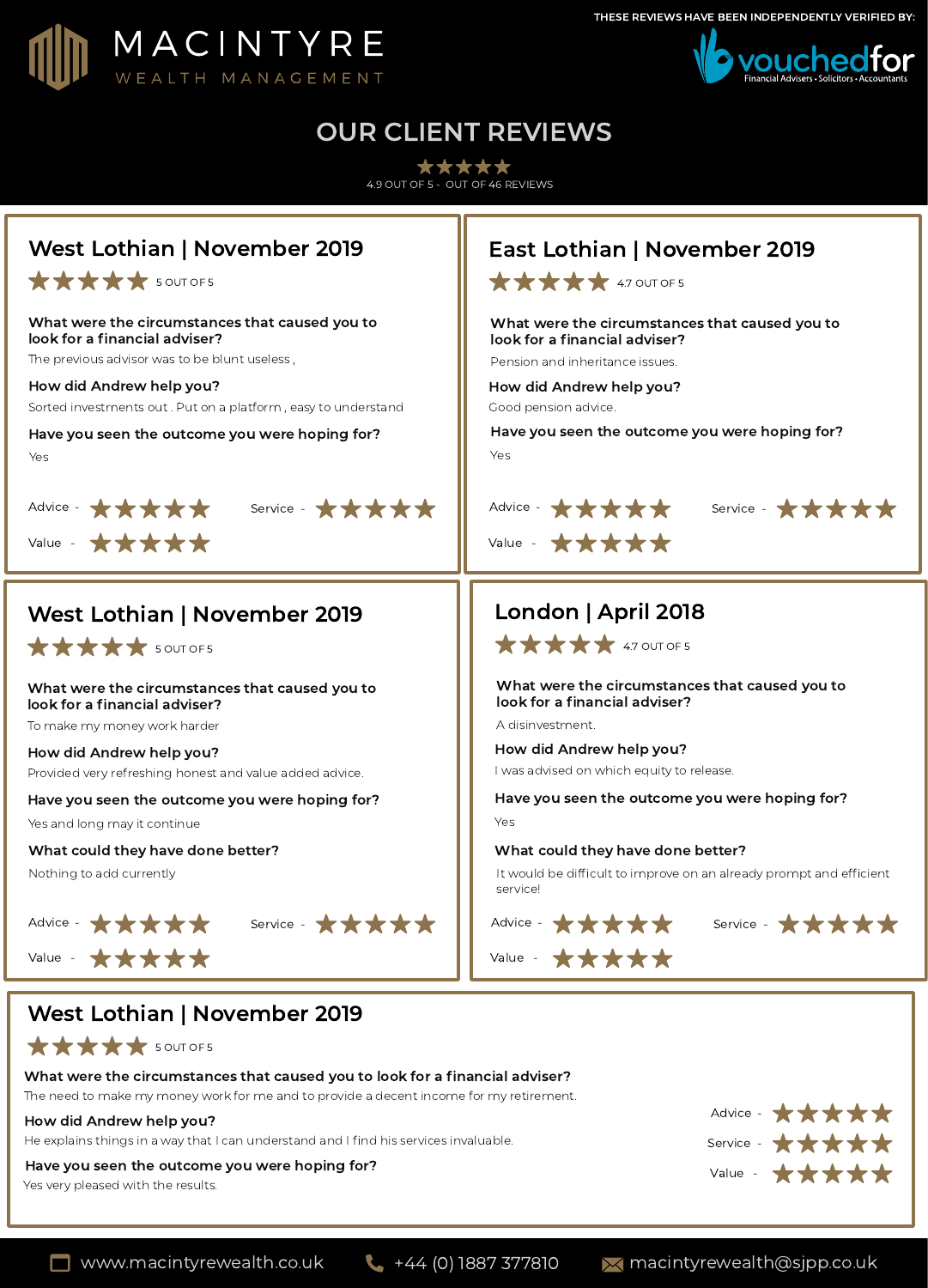4.9 OUT OF 5 - OUT OF 46 REVIEWS





### West Lothian | November 2019

 $\star \star \star \star$  5 OUT OF 5

Dissatisfaction & very poor performance from a previous IFA.

#### What were the circumstances that caused you to look for a financial adviser?

Andrew & his colleagues patiently took me through my questions & needs.

#### How did Andrew help you?

So far everything has been a big improvement on previous investments.

#### Have you seen the outcome you were hoping for?

Everything has been done that I require

Advice - \* \* \* \* \* \* \* Eervice - \* \* \* \* \* \* Value - ★★★★★

#### What could they have done better?

### Ayrshire | November 2019

 $\star \star \star \star$  5 OUT OF 5

I was considering transferring my pension from a defined benefits scheme to a personal pension.

#### What were the circumstances that caused you to look for a financial adviser?

Kinross-shire | April 2018  $\star$   $\star$   $\star$   $\star$  5 OUT OF 5

### West Lothian | April 2018  $\star \star \star \star$  sources

Listened to my needs and concerns and gave the appropriate advice. He confirmed that the transfer was suitable for me, set up the new pension plan and recommended investment in funds which aligned with my needs and attitude to risk. He was the third financial adviser that I had approached and brought to my attention things that the other two had failed to mention. And all for a very reasonable fee.

#### How did Andrew help you?

Even although I was lucky in that the transfer took place when the market was low and the increase in value of the fund has surpassed my wildest expectations, I am more than satisfied with my decision to transfer and to have Andrew looking after my changing needs.

#### Have you seen the outcome you were hoping for?

Can't think of anything.

Advice -  $\star\star\star\star\star$ Value - ★ ★ ★ ★ ★

$$
\text{Service - } \bigstar \bigstar \bigstar \bigstar
$$

#### What could they have done better?

Left money from late husband and needed to invest.

#### What were the circumstances that caused you to look for a financial adviser?

Advice - Service - Value -



Andrew recommended various options and proceeded with investing the monies for me.

#### How did Andrew help you?

Yes.

#### Have you seen the outcome you were hoping for?

Andrew has help me increase my portfolio so I am more than happy with the service he has provided

#### What could they have done better?

UK limited business requiring sound financial planning advice.

#### What were the circumstances that caused you to look for a financial adviser?



Reviews of current pensions/ savings, further advice on best types of financial planning. How did Andrew help you?

Yes definitely. Have you seen the outcome you were hoping for?

Not much, very pragmatic approach to my personal circumstances

Value -  $\bigstar \bigstar \bigstar \bigstar$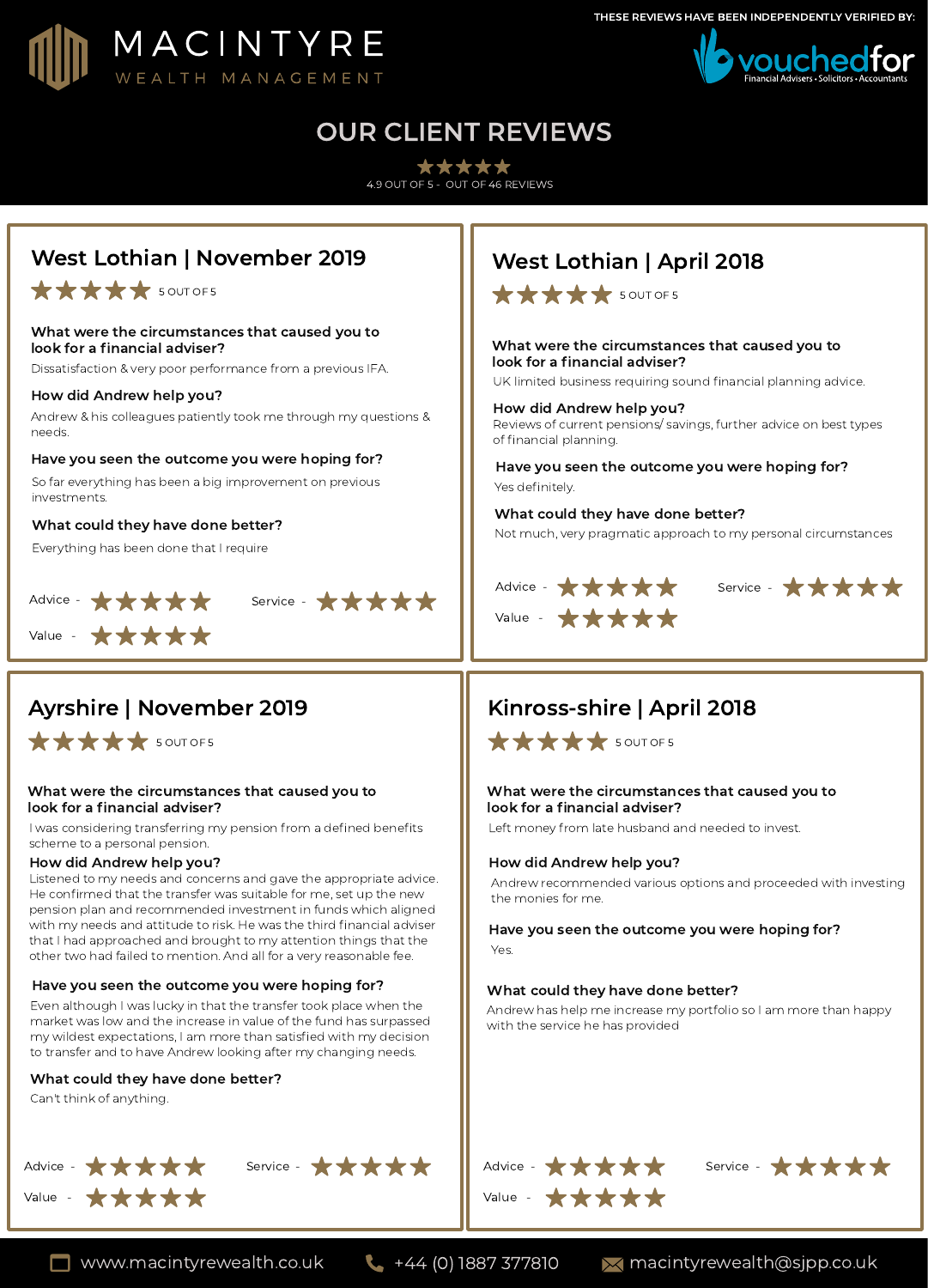**10.0.** 4.9 OUT OF 5 - OUT OF 46 REVIEWS







### Perthshire | November 2021



We're self employed and needed to sort out our pension situation, or lack thereof!

#### What were the circumstances that caused you to look for a financial adviser?









Andrew went through our financial position in great detail and after considering our options returned to us with options and suggestions tailored to our situation. Andrew always makes himself available to answer questions and give honest advice, which is always delivered in a friendly yet professional manner.

#### How did Andrew help you?

Advice - Service - Value - ★ ★ ★ ★ ★

Everything was set up efficiently and easily and we can see our pension building online which is great. We'll let you know in 20 years' time if the outcome is as we are hoping ;)

#### Have you seen the outcome you were hoping for?

Nothing.

#### What could they have done better?

### London | December 2021

 $\star \star \star \star$  sources

The poor service of my previous advisor

#### What were the circumstances that caused you to look for a financial adviser?

Switched my pension provider

#### How did Andrew help you?

Yes

Value - **★ ★ ★ ★ ★** 

#### Have you seen the outcome you were hoping for?



### Perthshire | November 2019

 $\star \star \star \star$  50UT OF 5

Consolidation of a number of saving/investments and review of pension planning future needs.

#### What were the circumstances that caused you to look for a financial adviser?

Reviewed existing arrangements and advised that some were performing as markets and advised leaving in place rather than paying change fees. Provided investment advice and service for others that have outperformed my 1st year expectations.

#### How did Andrew help you?

Yes, better than we had expected in year 1.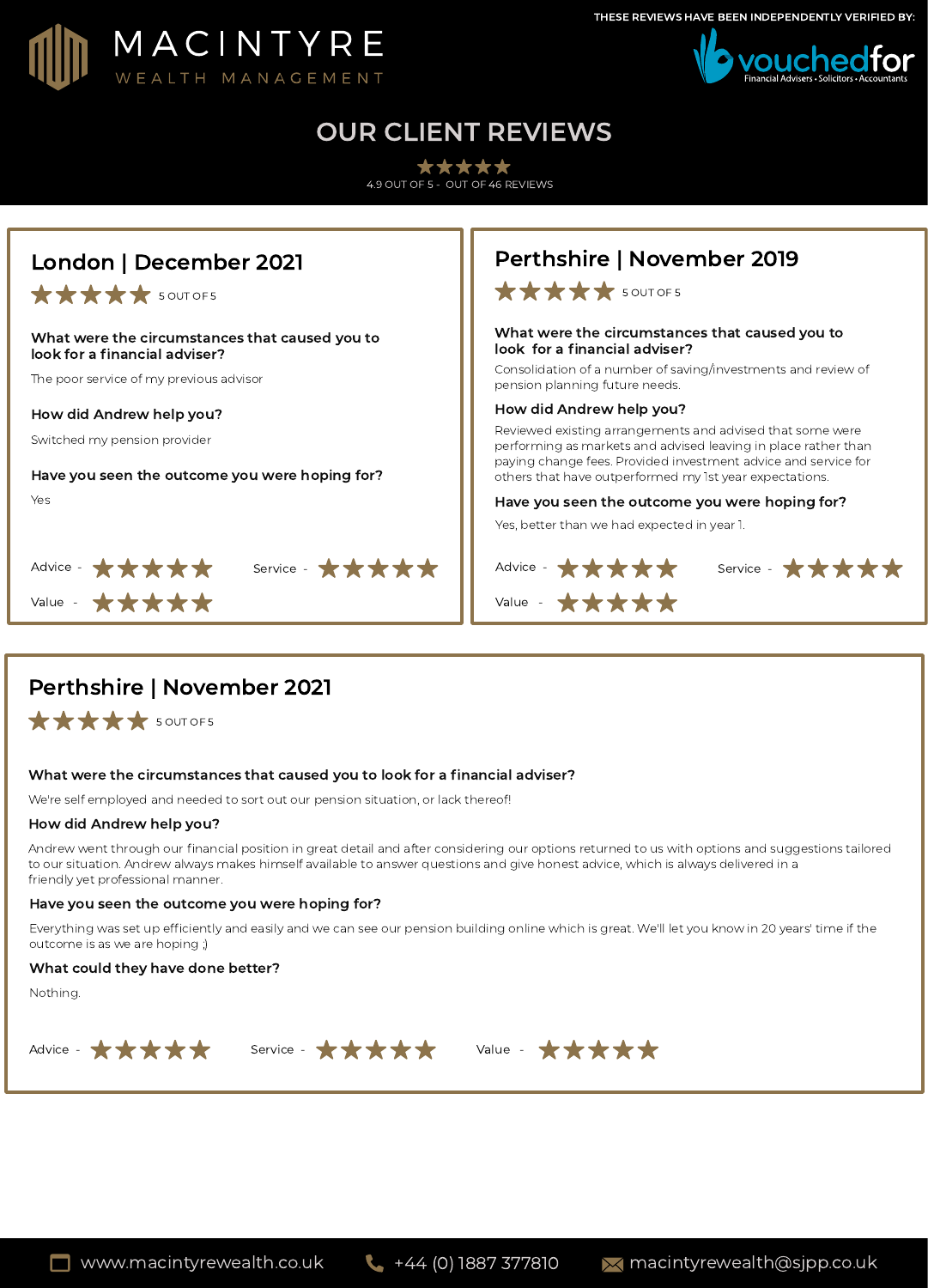4.9 OUT OF 5 - OUT OF 46 REVIEWS











### Stirlingshire | April 2018

 $\star \star \star \star$  50UT OF 5

Planning for retirement and pension advice.

#### What were the circumstances that caused you to look for a financial adviser?





My husband and I have been with the firm for a number of years and with Andrew we know we are in safe hands and have seen our investments grow substantially. We know we are on track to retire when we would like to thanks to the excellent advice and care over the years.

#### How did Andrew help you?

Absolutely better than expected.

#### Have you seen the outcome you were hoping for?

Everything has been perfect



#### What could they have done better?

### Inverness-shire | April 2018

 $\star \star \star \star$  50UT OF 5

What were the circumstances that caused you to look for a financial adviser?

We needed someone to look after our savings.

By directing our savings to a safe and low risk policies.

Have you seen the outcome you were hoping for?

Value - ★ ★ ★ ★ ★

How did Andrew help you?



### Ayrshire | April 2018

 $\star \star \star \times$  4.3 OUT OF 5

Preparation for retirement several years before we did.

#### What were the circumstances that caused you to look for a financial adviser?





With careful advice and then putting our decisions is out our limited finances I n place with relevant agencies.

#### How did Andrew help you?

#### So far, yes. Have you seen the outcome you were hoping for?